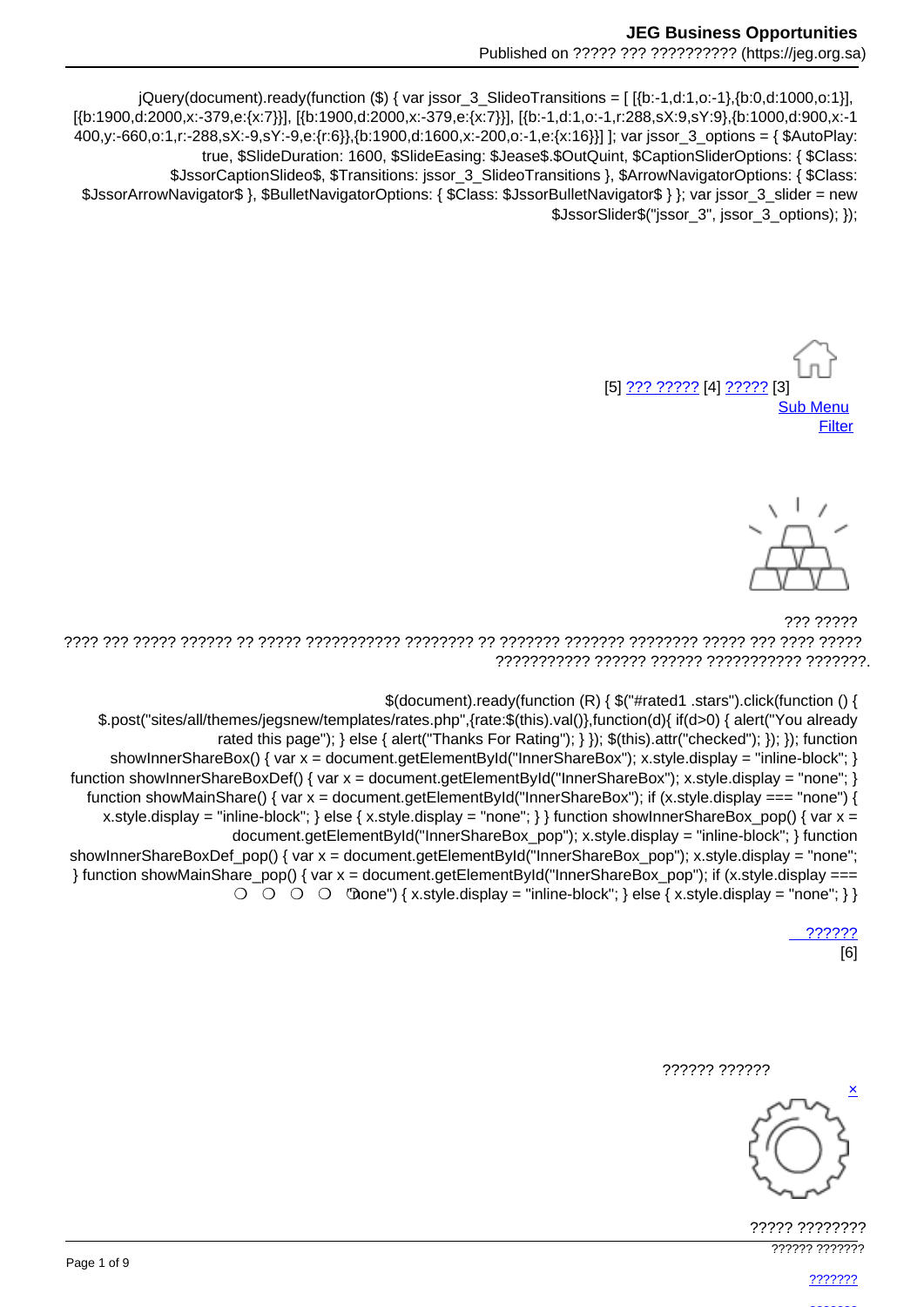???? ??????? ??????? ??????? ???????? ???????

1000 jobs



????? ????????

???? ??????? ??????? ??????? ???????? ???????

?????? ?? ????????

?????? ??????



 $\mathbf{\underline{x}}$ 

??????? ?????? ???? ??????? ??????? ??????? ???????? 22222

1500 iobs 



??????? ??????

???? ??????? ??????? ??????? ???????? ?????

777777 777777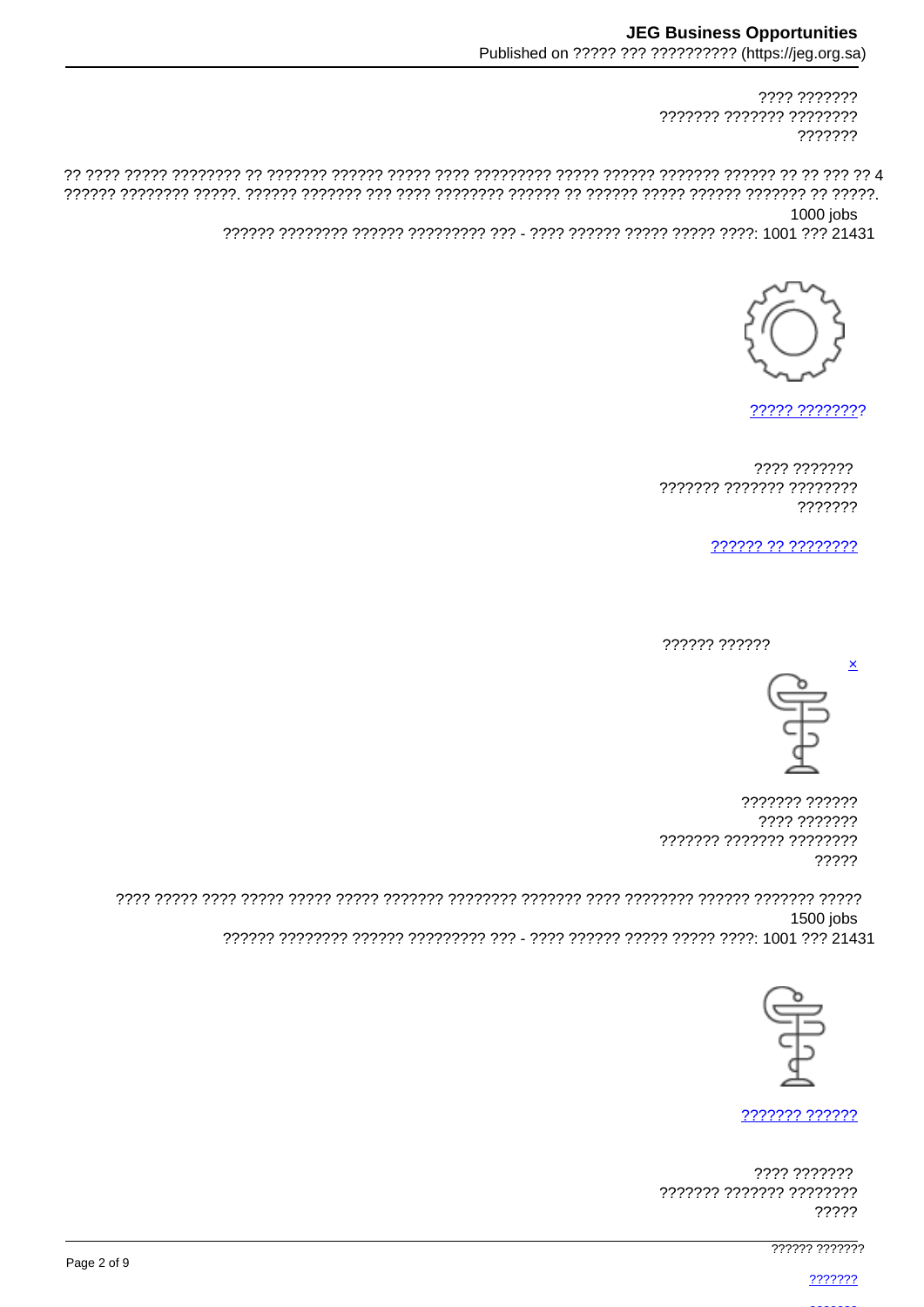777777 77 77777777

777777 777777



????? ???????? (2014-2024): 100 ????? ????? ??????? ??????? ???????? ?????

 $(10-30)$ 



????? ????????

(2014-2024): 100 ????? ????? ??????? ??????? ???????? ?????

?????? ?? ????????

?????? ??????



????? ???????? (2014-2024): 500 ????? ????? ??????? ??????? ???????? ?????

777777 777777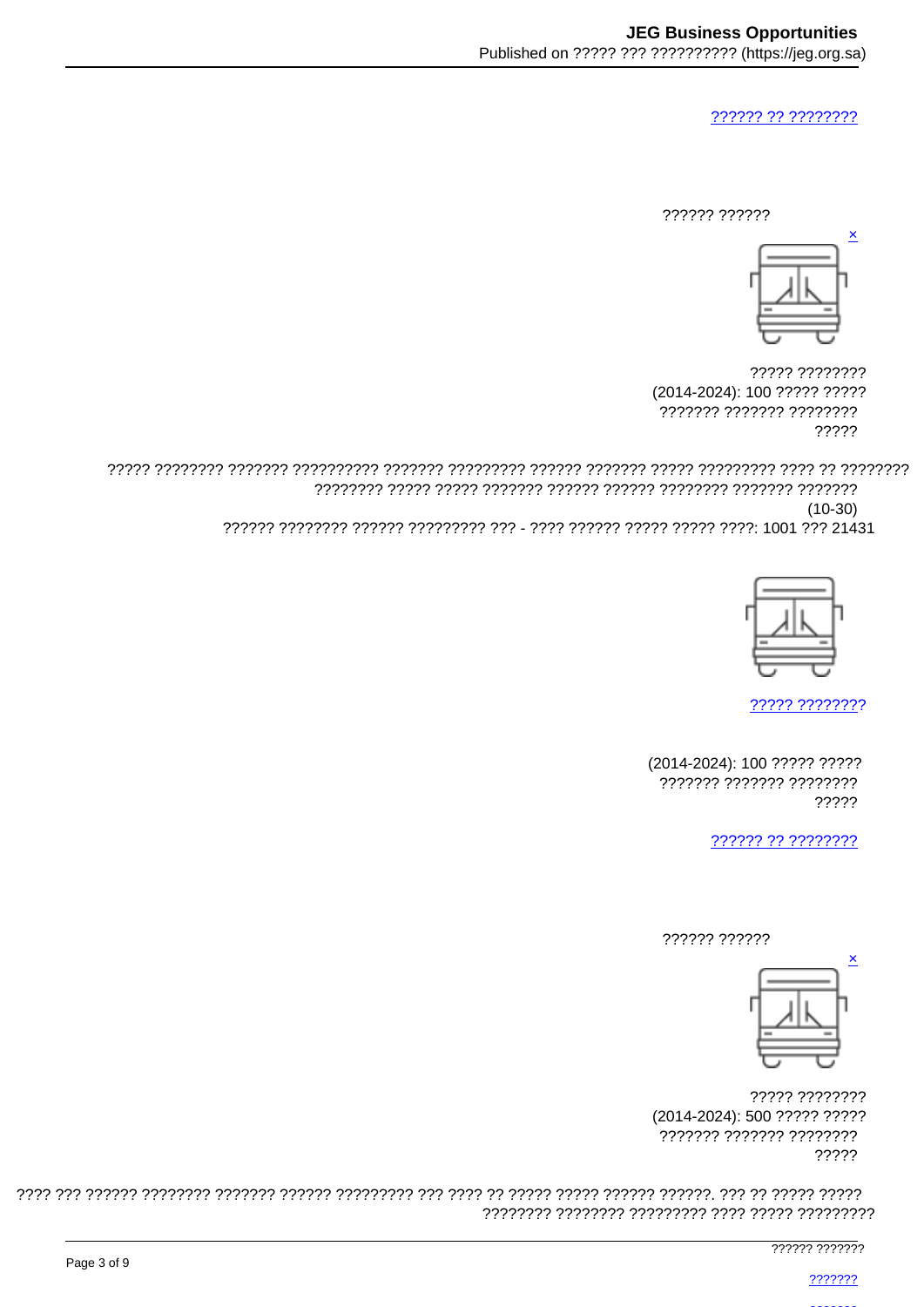(60-120) jobs 



????? ????????

(2014-2024): 500 ????? ????? ??????? ??????? ???????? ?????

222222.22.22222222





????? ?????? (2014-2024): 800 ????? ????? ??????? ??????? ???????? ?????

(120-230) jobs 222222 2222222 222222 22222222 222 - 2222 22222 22222 22222 22231



77777 777777

(2014-2024): 800 ????? ????? ??????? ??????? ???????? ?????

?????? ?? ????????

777777 777777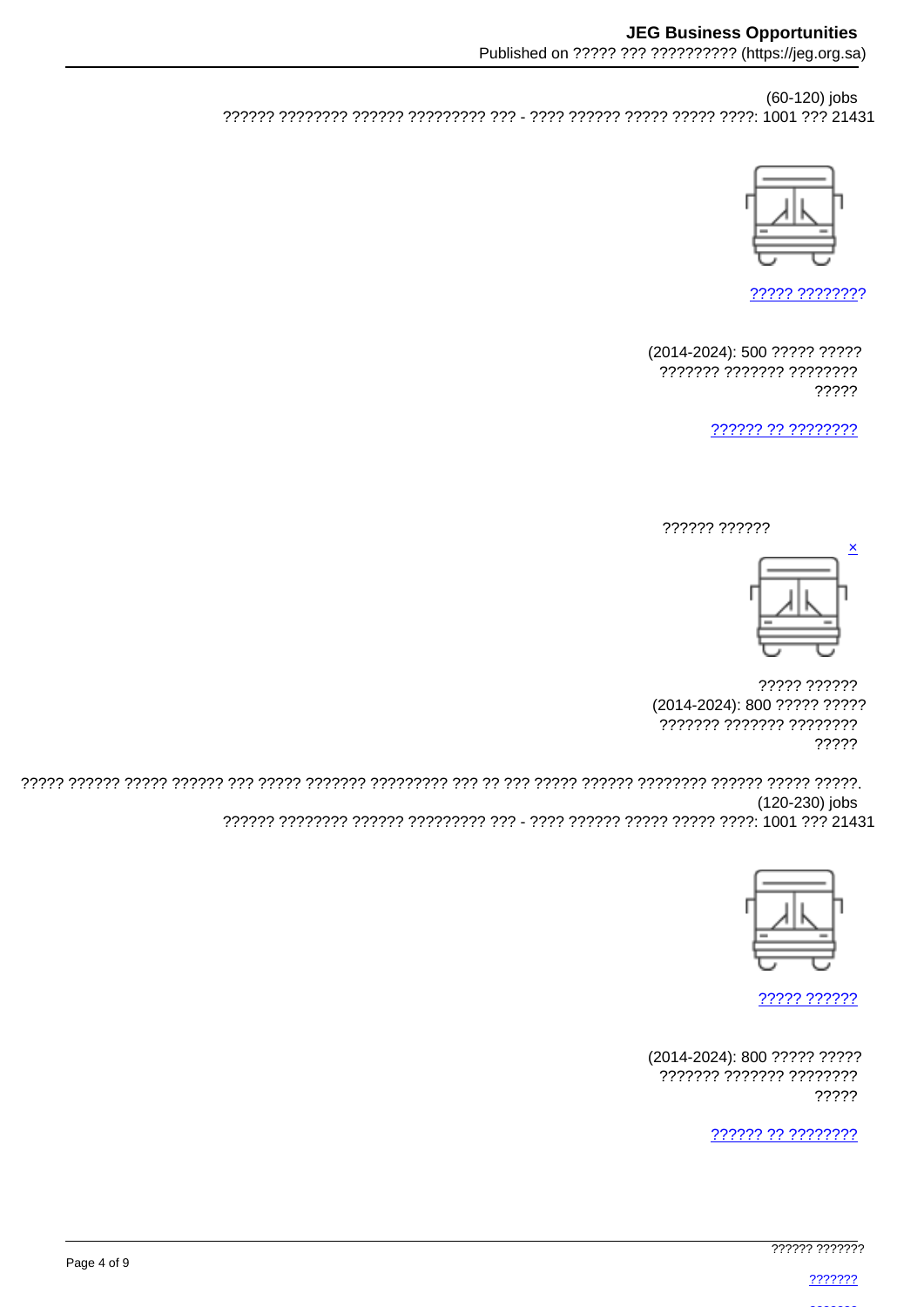?????? ??????



??????? ???????? ???????? (2014-2024): 1.1 ????? ????? ??????? ??????? ???????? ?????

(110-220) jobs 



777777 7777777 77777777

(2014-2024): 1.1 ????? ????? ??????? ??????? ???????? ?????

?????? ?? ????????

?????? ??????



77777 7777777 777777 77 777777 (2014-2024): 700 ????? ????? ??????? ??????? ???????? ?????

????? ????? ????? ?????? ?????? (80-140) jobs 222222 22222222 222222 22222222 222 - 2222 22222 22222 22222 22231 2222 22431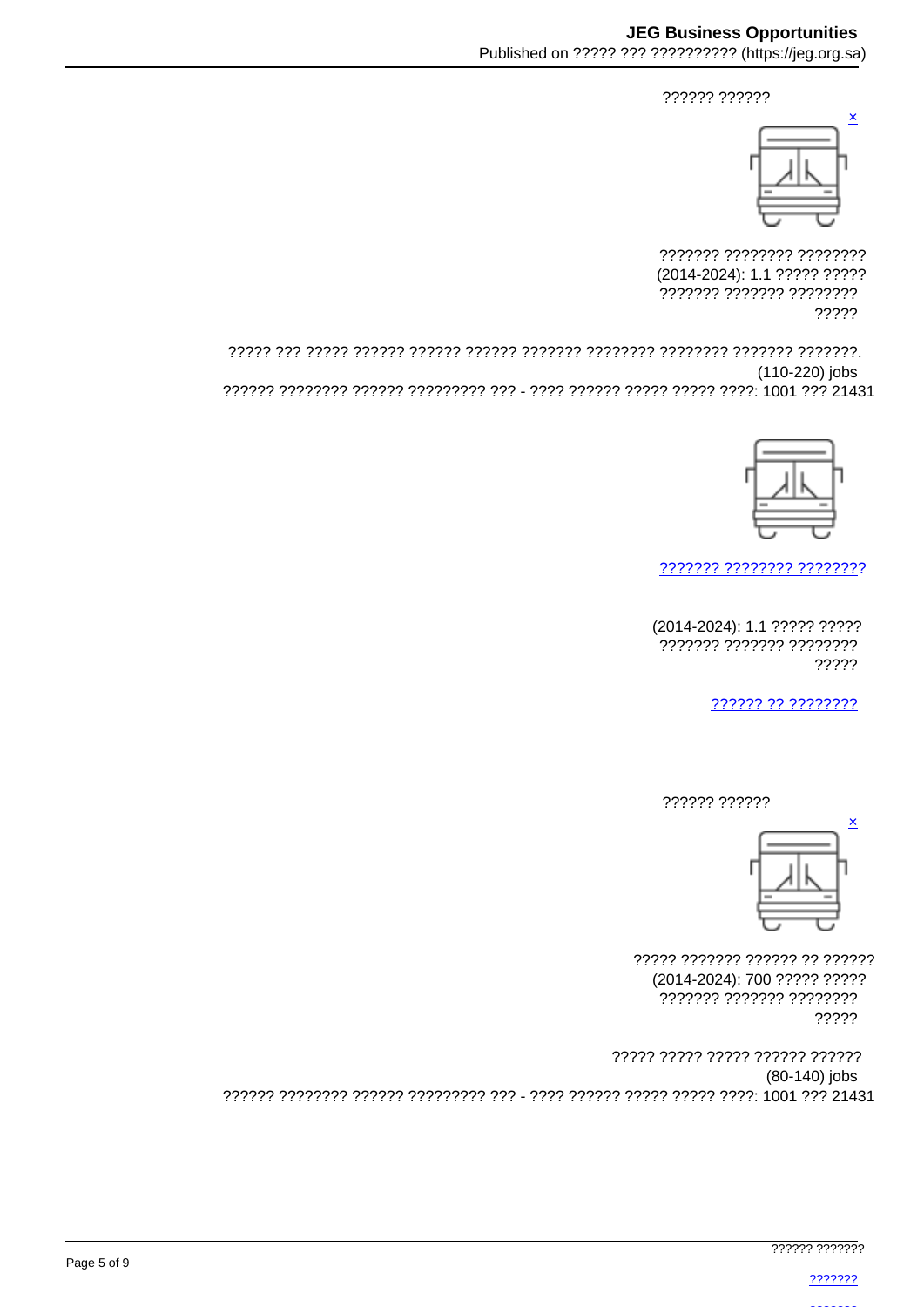

????? ??????? ?????? ?? ??????

(2014-2024): 700 ????? ????? ??????? ??????? ???????? ?????

?????? ?? ????????

?????? ??????



????? ??????? ???????? (2014-2024): 1.3 ????? ????? ??????? ??????? ???????? ?????

(150-280) jobs 



77777 7777777 77777777

(2014-2024): 1.3 ????? ????? ??????? ??????? ???????? ?????

222222.22.22222222

## ???????

- $1 [7]$  2  $\bullet$
- 

777777 7777777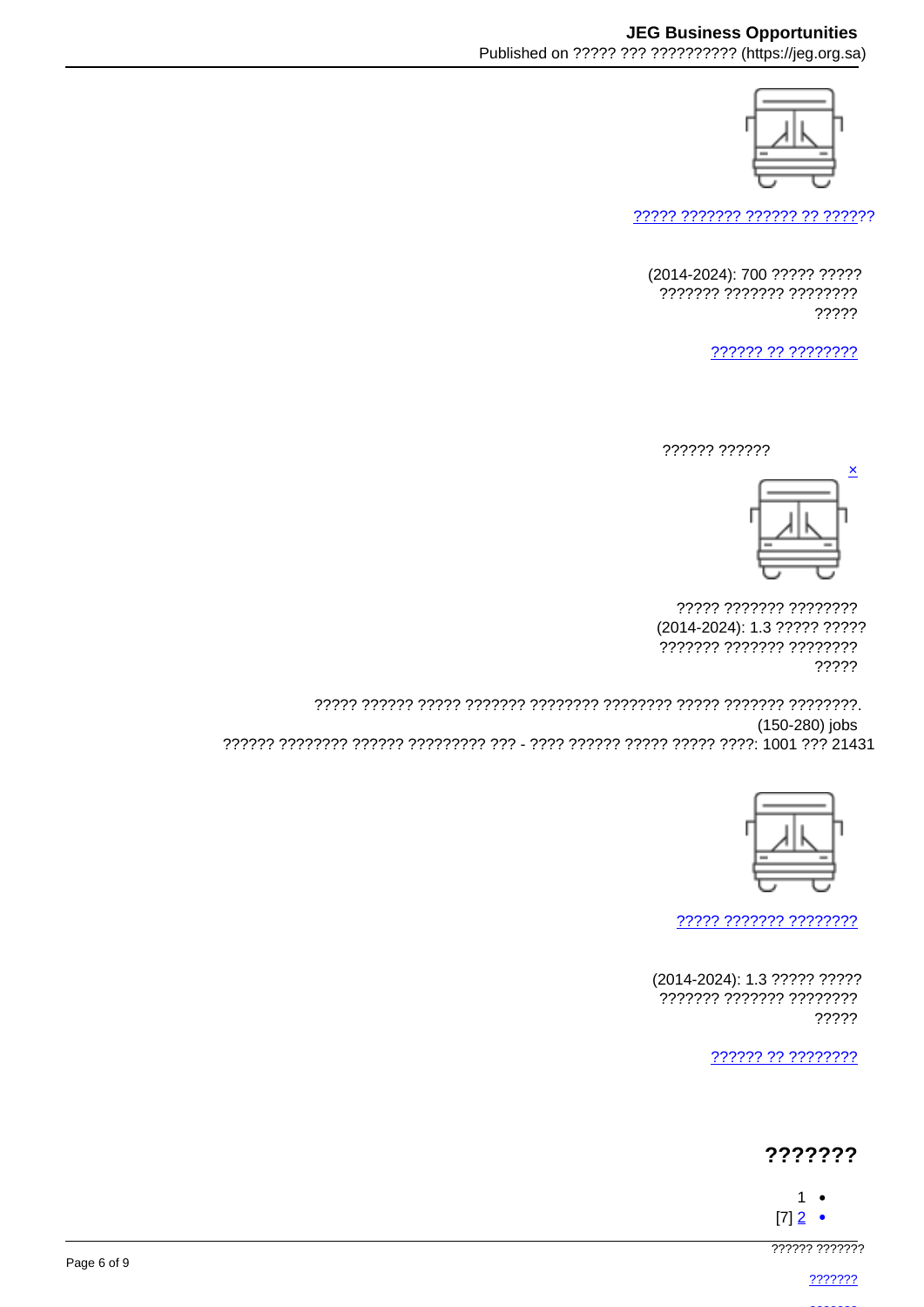- $[8]$  3  $\bullet$  $[9]$   $\frac{4}{9}$   $\bullet$
- 
- $[10]$  <u>5</u> •
- [11]<br>• (11<u>]???????</u> [7]
- $[11]$  ??????? » •

?????

77777 77 7777 77777

??? ?????

?????????

2222 C2C (22222)

7777777 7777777 777777777

???????

???? ??????? (?????)

????? ???????

???????

<u>7777 77777 777777777 777777</u>7

22222222 222222222

????????? (????? )

????? ????????

?????? ????????

????????

???? ???? ??? (????? )

?????? ???????

???? ???????

?????

<u> ????? ?????? ????? ????? ????</u>

22222 2222 2222222

????? ?????? ?????? ???????

77777 777777777 77777777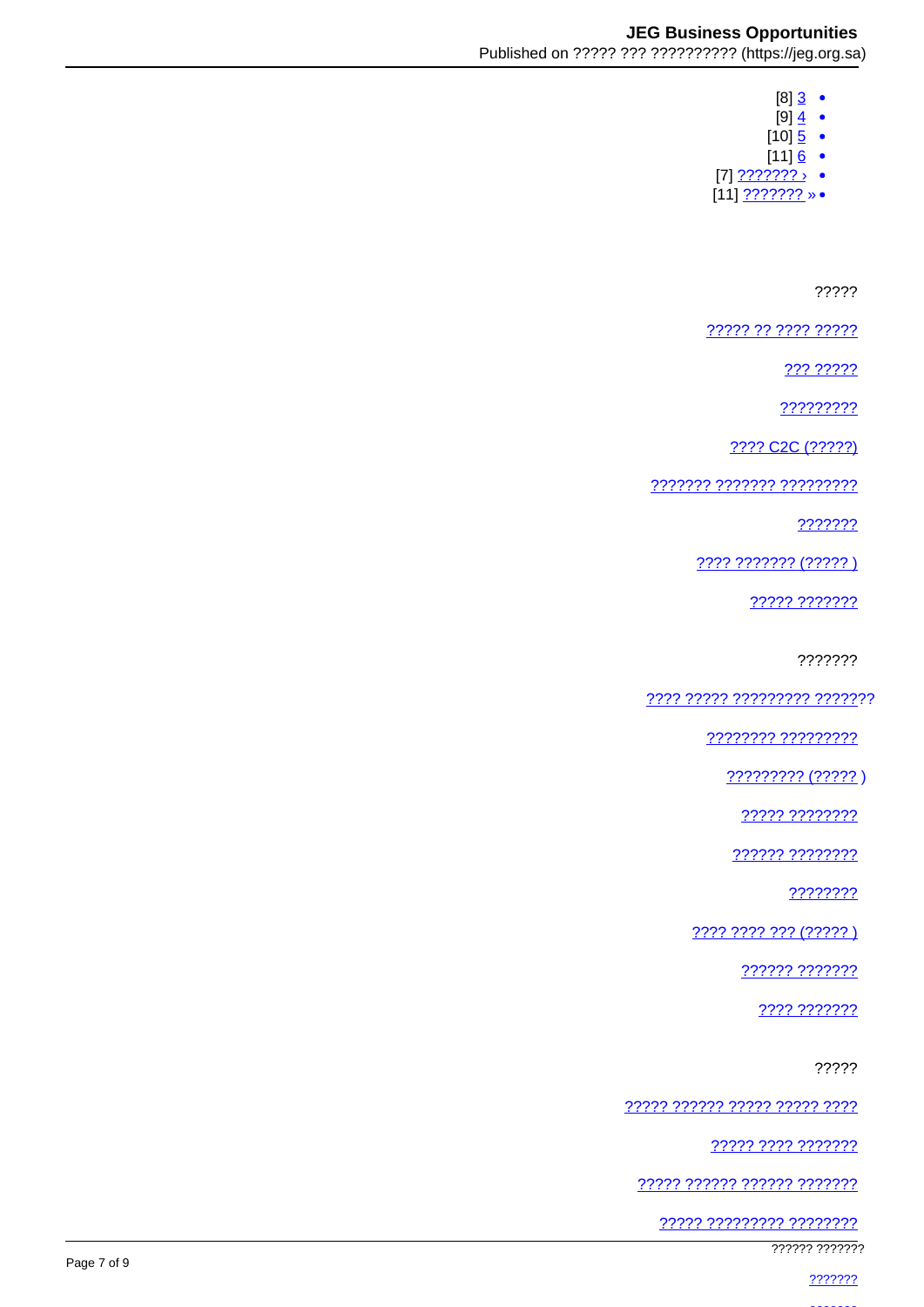????? ????? ????????

77777 777777777 7777777

77777 77777777 7777777

?????

???? ?????

2222.222

?????

??????? ??????????

77777777 7777777777

222222 2222222

22222 22222222

?????? ????????

22222 22222

22222 2222222

?????? ?????????

??????

English

???????

?? ???????

?? ???

2222222

???????

????? ????????

?????? ????????

???? ?????????

|             | ?????? ???????  |
|-------------|-----------------|
| Page 8 of 9 |                 |
|             | <u> ???????</u> |